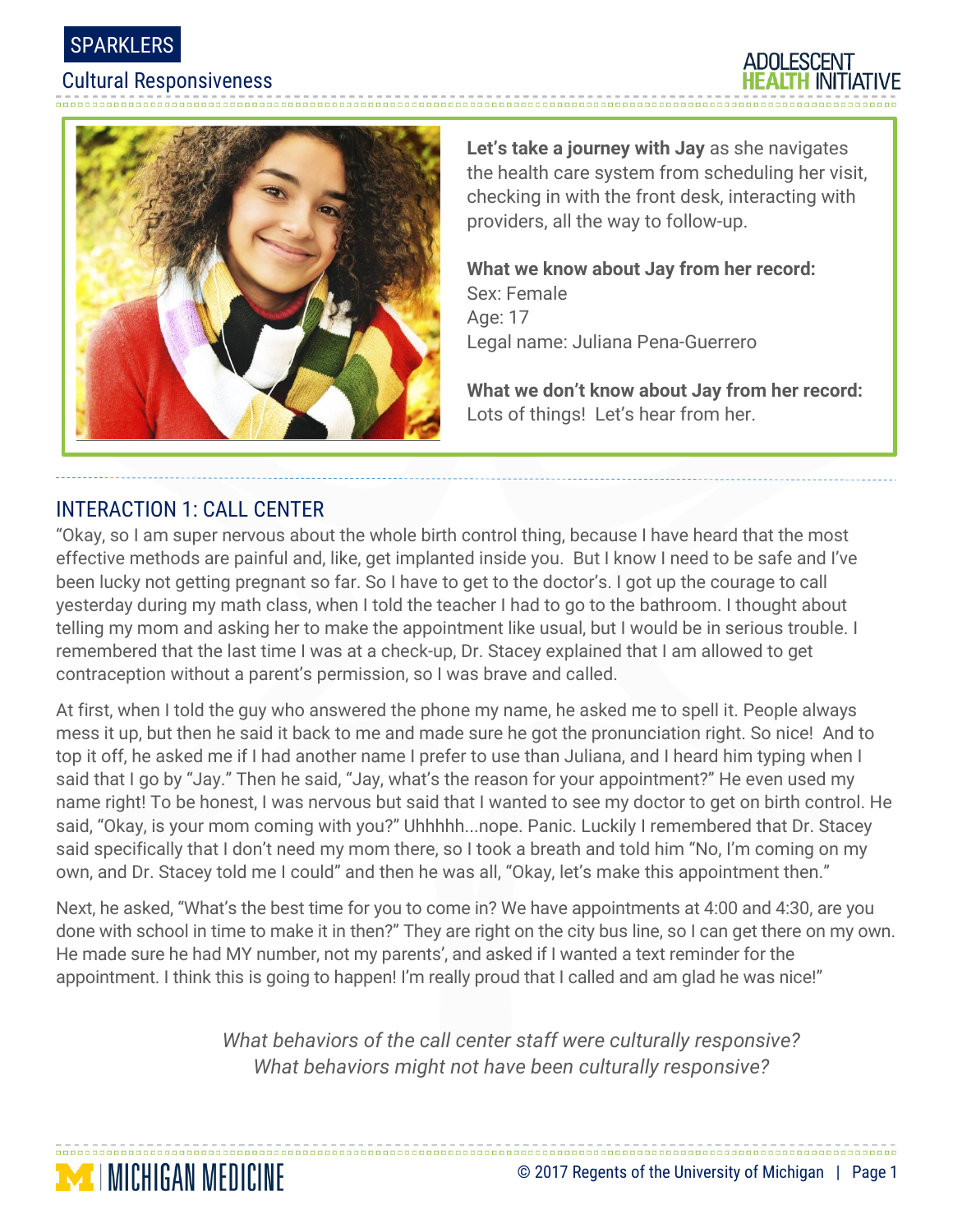

ADOLESCENT



**Let's take a journey with Jay** as she navigates the health care system from scheduling her visit, checking in with the front desk, interacting with providers, all the way to follow-up.

**What we know about Jay from her record:**  Sex: Female Age: 17 Legal name: Juliana Pena-Guerrero

**What we don't know about Jay from her record:** Lots of things! Let's hear from her.

## INTERACTION 2: FRONT DESK

**MICHIGAN MEDICINE** 

"I did it! I made it to my appointment to get my birth control. Checking in with the lady at the front desk was okayyyy… she was nice, but I was a little freaked out about a couple of things. First, she asked my name when I walked up and I didn't know which name I should say, Jay or Juliana, but I had told the guy making the appointment that I go by Jay, and so I told her my name, Jay Pena-Guerrero. She tilted her head and asked, "Juliana Guerrero?" so I said yes. That was kind of a bummer but she smiled and then asked if my address was still the same (Yep!) and if my insurance was still the same. I honestly don't know. So we had this long conversation about insurance, which was boring, but I ended up telling her that my appointment is to get on birth control. I just hoped that no one sitting there by the desk could hear us. Also, apparently the bill or statement goes home to my parents and tells them that I got birth control. Ugh. I'm glad that she warned me about this ahead of time, because like I said before, I think my mom would make life very hard for me if she knew. The lady at the front desk told me to talk to the doctor about it, and that maybe it would be just fine.

Then I had to fill out a little form, and you know what was cool? There was a field for preferred pronouns and gender identity. Even though mine are *she, her*, and *hers*, and I'm cisgender, I'm glad they asked. There was also a question about if I'm on any medicines, and I didn't know if vitamins count, so I asked the lady. She was nice and explained that I could just write that down. Then she told me that the schedule was a little behind that day so I would have to wait a bit, which at least I knew ahead of time.

Yeah, I waited a while. The waiting room had dorky health message posters from the 80s with white families all perfect with a boy and a girl in overalls, but I found one of my favorite magazines in Spanish, which is cool and it passed the time until they called me back."

> *What behaviors of the front desk staff were culturally responsive? What behaviors might not have been culturally responsive?*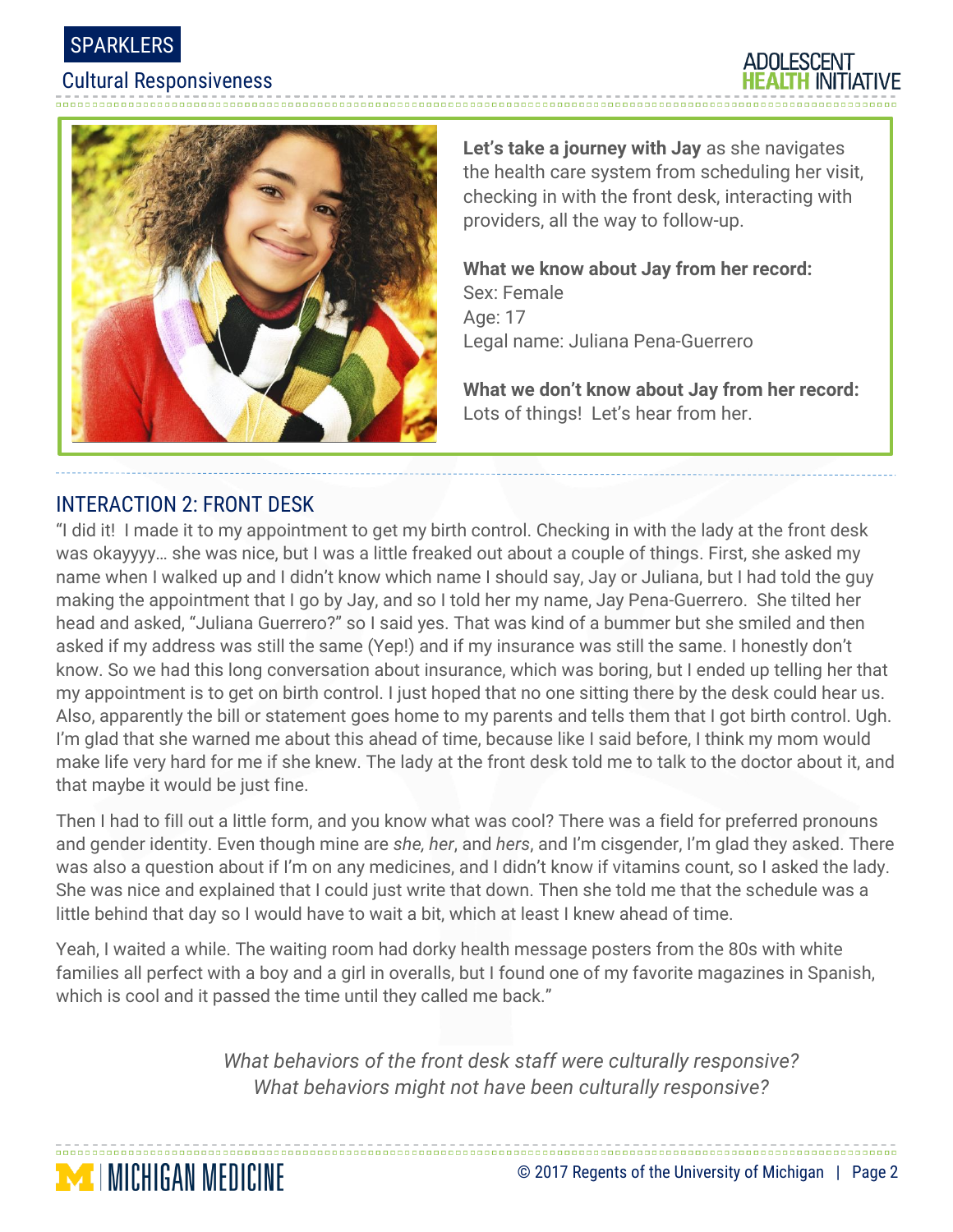



**Let's take a journey with Jay** as she navigates the health care system from scheduling her visit, checking in with the front desk, interacting with providers, all the way to follow-up.

ADOLESCENT

**What we know about Jay from her record:**  Sex: Female Age: 17 Legal name: Juliana Pena-Guerrero

**What we don't know about Jay from her record:** Lots of things! Let's hear from her.

# INTERACTION 3: MEDICAL ASSISTANT

"So, after waiting in the waiting room, a lady came out and called my name. She called me Jay! I was surprised she got my name right. She said that she was a medical assistant, and that she'd be helping me take care of some things before I saw the doctor. She asked me if I had any questions, and I asked her if I would have to get a shot or poke. She said probably not.

After she did my blood pressure and stuff, she had me do a survey about things that I do that are healthy or bad, like smoking or eating vegetables or having sex. I hesitated at first when I went to check the box about some of the unhealthy things, but I remembered that at my last visit, Dr. Stacey explained that she doesn't tell my parents anything unless I'm harming myself, so I filled it out honestly. I don't think Dr. Stacey knows that I have relationships with all genders, and right now I am on and off with my girlfriend but have been sleeping with this dude from church (LOL that didn't fit on the form). So I circled "bisexual" even though it's not exactly how I identify, but… it's probably what they [adults] would think about me.

When I was done with the survey, the medical assistant came back in and took the survey from me. I saw her look down at the paper and raise her eyebrows, and I felt super uncomfortable. But then she stopped, looked me in the eye, smiled in a friendly and not-judgey way, and told me that Dr. Stacey should be in pretty soon. I asked her if I had to get undressed first, and she explained that for my type of visit, people usually don't have to get undressed at all. Yessss! She asked if I had any more questions (nope) and then she left. The exam room was boring, but they had a little poster framed on the wall that was called "Health Rights for Teens," which basically explained all the stuff Dr. Stacey told me about last time. I read it anyway and thought about how I should tell my friends that they can come to the doctor for birth control and other stuff too."

> *What behaviors of the medical assistant were culturally responsive? What behaviors might not have been culturally responsive?*

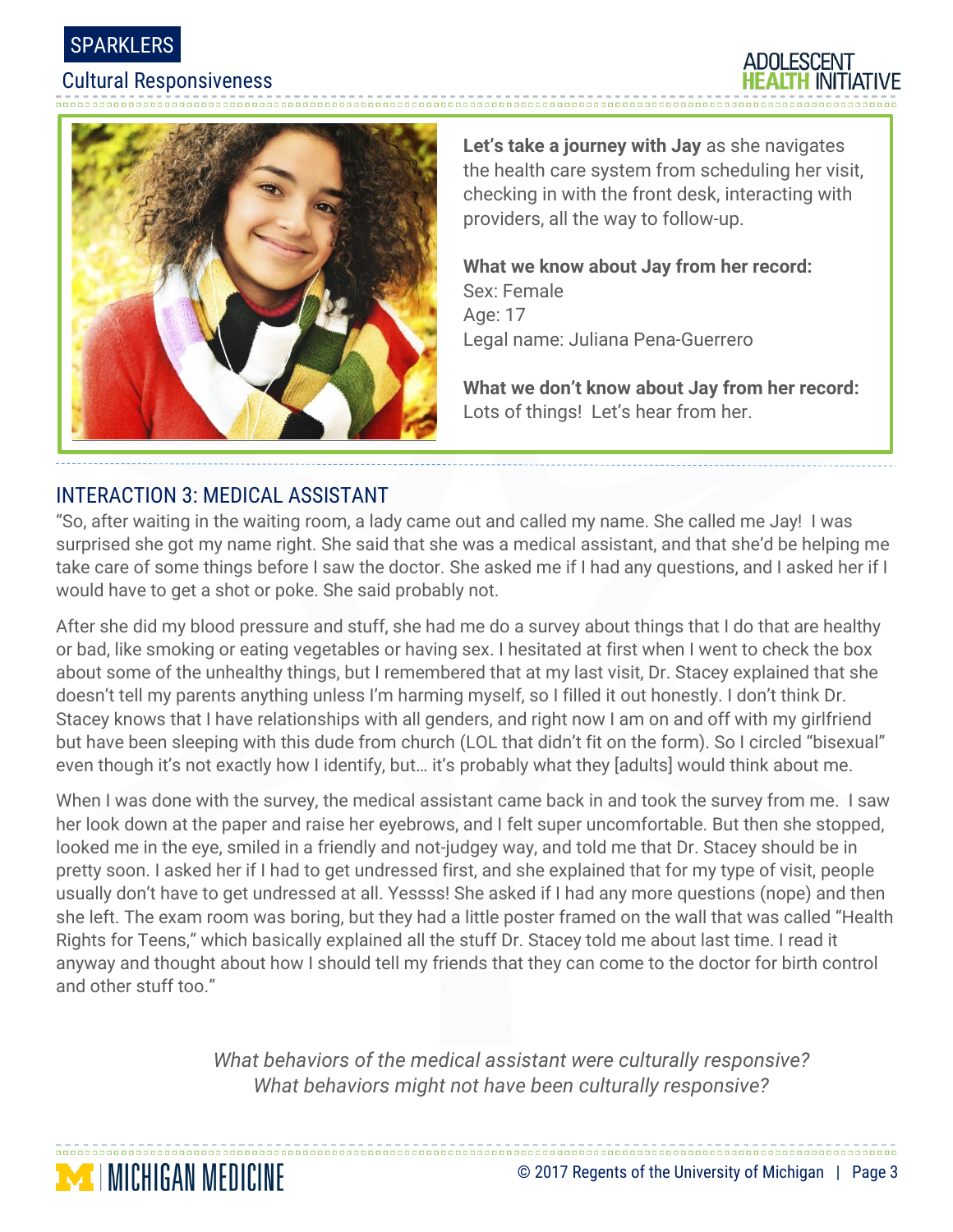





**Let's take a journey with Jay** as she navigates the health care system from scheduling her visit, checking in with the front desk, interacting with providers, all the way to follow-up.

**What we know about Jay from her record:**  Sex: Female Age: 17 Legal name: Juliana Pena-Guerrero

**What we don't know about Jay from her record:** Lots of things! Let's hear from her.

#### INTERACTION 4: PHYSICIAN

**MICHIGAN MEDICINE** 

"Finally, after a little more waiting (it just makes me so nervous to wait!), Dr. Stacey came in. The first thing she said was, "Hi Juliana! Thanks for waiting!" She said it in a really friendly way and I know that she's known me for a long time as Juliana, but it still made me feel a little weird. I took a breath and then said, "Hi Dr. Stacey. I go by Jay now." She said "Oh! I didn't realize…" she looked at the computer and then said she was sorry, and thanks for telling her. Then she told me that she was really glad that I'd come in to see her, reminded me again about my confidentiality rights and their limits, and asked me about some of the things I wrote on the survey, like that I'd circled that I'm bisexual. To be honest, I don't really understand what that has to do with anything, but she explained that she wanted to make sure I feel safe talking to my family about it and that I have support and stuff. My mom knows about my girlfriend and is fine with it, but she doesn't know that I've been talking to that guy from church. We've only had sex a few times, but I've been getting nervous about getting pregnant, and I told Dr. Stacey about all of that.

At first I didn't really feel like she judged me for having sex, but she seemed confused when I explained what it means to be pansexual and non-monogamous. I felt like if her face could say anything, it would shout "THAT IS CRAZY, YOU ARE YOUNG AND DON'T KNOW WHAT YOU'RE DOING, WHAT IS WRONG WITH YOU?" I know she didn't say those words, but I felt like she was thinking them. But then she told me what birth control methods might be best for me, being that I am non-monogamous, and she offered condoms, and she made sure I knew how to use them correctly. So maybe she didn't really think the worst of me? And she explained STD test options, the options for birth control, and I got an implant in my arm right then and it didn't even hurt! Most of all, Dr. Stacey talked to me about talking to my mom about it, so that when my mom sees the statement it will be okay. But even though it's hard, I'm going to talk to my mom. Dr. Stacey said the nurse will call me about the STD tests, and she made sure she has my phone number, not my mom's. Phew!"

> *What behaviors of the physician were culturally responsive? What behaviors might not have been culturally responsive?*